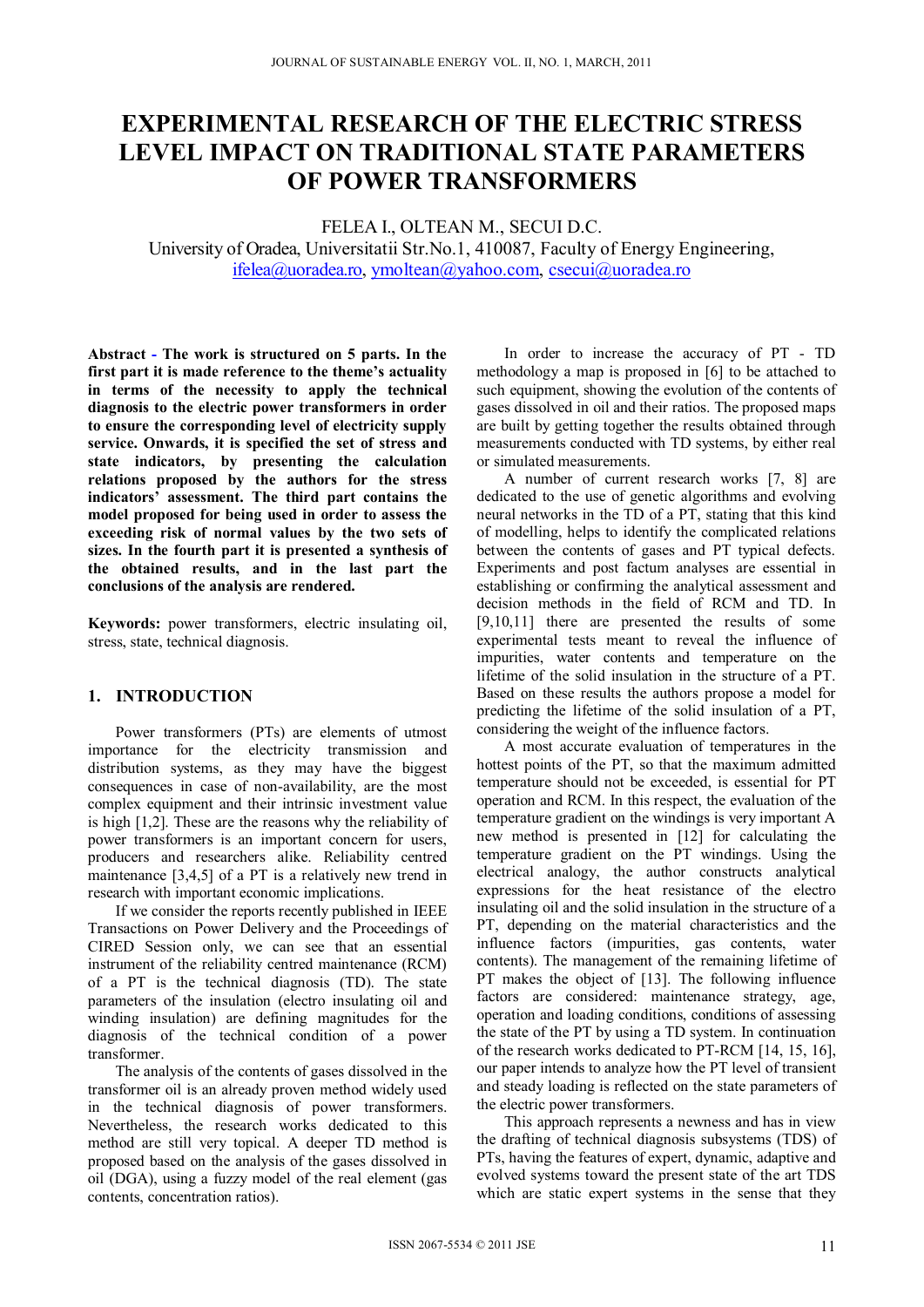can't foresee the evolution of state indicators according to the measure level of stress. As opposed to the approach presented at [15, 16], the present work resorts to assessment and comparative analysis for the two categories of stress size and parameters, and of the level of exceeding risk of normal values.

Within this work, it will be analysed the impact of PTs' stress level, materialised through the values of some of the stress indicators (SI) – static and dynamic – upon the level of the classic state indicators (CSI) of the electrical insulating oil (EO).

#### **2. STRESS AND STATE INDICATORS**

To show the level of steady loading, the following magnitudes: were evaluated based on measurements performed on characteristic days (winter, summer) and moments (day/night peaks and off-peaks):

• Mean relative voltage

$$
u_m = \frac{1}{mU_{IN}} \sum_{i=1}^{m} U_i
$$
 (1)

• Mean relative load:

$$
\beta_m = \frac{1}{mS_N} \sum_{i=1}^{m} S_i
$$
 (2)

To show the level of transient overloading, he following magnitudes are calculated:

Overloading factor at short circuit current;

$$
k_{SII} = \frac{I}{I_N} \sum_{j=I}^{n} N_{klj} \cdot I_{klj}
$$
 (3)

Overloading factor at overload current:

$$
k_{SI2} = \frac{1}{I_N} \sum_{j=1}^{n} N_{k2j} \cdot I_{k2j}
$$
 (4)

Where:

 $i, j -$  unit index, to mark a values order in a run of values of a magnitude;

 $S_N$  – nominal power;

 $U_{1N}$  – primary nominal voltages of PT;

Ui – momentary value of voltage applied in PT primary;

 $S_i$  – momentary apparent load of PT;

m – number of characteristic values of magnitudes over the calculation interval (one year);

 $I_N$  – PT nominal current;

 $(N_{k1i}, I_{k1i})$  – number of maximal fast protection releases  $(N_{k1j})$  caused by short circuit current  $(I_{k1j})$  on line "j";

 $(N_{k2i}, I_{k2i})$  – number of maximal time delay protection releases  $(N_{k2i})$ , caused by overload current  $(I_{k2i})$  on line "j";

n – number of electric lines representing outgoings from electric stress (short circuit) or overload on the PT

under evaluation.

The values of the above magnitudes are calculated for each year with reference to each PT under analyses.

We mention that, the existent EO in the 29 PT isn't the subject of preventive maintenance processes (reclaiming) but only to corrective actions performed when the EO classical state indicators exceed the admitted limits:

•  $R_{60}$ - insulation resistance (after 60 s): minimum 300 MΩ

- E dielectric rigidity: minimum 160 kV/cm
	- tg $\delta$  loss angle tangent: maxim 0,15%
	- $i_a$  acidity index: maxim 0,3 mg KOH/g
	- $c_{H_2O}$  water contents: max 30 ppm.

The stress indicators ( $u_m$ ,  $\beta_m$ ,  $k_{SI1}$ ,  $k_{SI2}$ ) being relative dimensions, we will work with state indicators too  $(R_{60}$ , E, tg $\delta$ , i<sub>a</sub>, C<sub>H2O</sub>) with relative values, the measured values being reported to the admitted limit values specified above for the analysed case. The analysing methodology was applied to 29 PTs which function in 18 electric substations (ES) with a value of 110kV/MV from the distribution branch of Oradea electricity (Romania). The PTs present the following features:

•  $S_N$  [MVA]: 10 (3 pieces); 16 (17 pieces); 25 (9 pieces);

 $\bullet$  U<sub>1N</sub>/U<sub>2N</sub> [kV/kV]: 110/6 (9 pieces); 110/20 (20 pieces);

• nominal losses:  $\Delta P_{0N}$  [kW]: [20÷30] and  $\Delta P_{kN}$ [kW]: [68÷151];

 number of years from putting its in operation: beyond of 30 (15 pieces),  $[20-30]$  (9 pieces), under 20 (5 pieces);

- type of: TTUS NS;
- $\bullet$   $\Delta P_{0N}$  nominal losses of idle power in core;
- $\bullet$   $\Delta P_{kN}$  nominal losses of idle power in iron.

The used electrical insulating oil (EO) is of TR30 type, manufactured by PETROM. The analysing period is of 11 years, during the interval [1999 – 2009].

In fig. 1 and 2 are indicated the values obtained during the analysing period for the two categories of sizes, with reference to one of the analysed transformers.



**Fig. 1. The process of stress parameters (relative values) for TR 1 from the Centre Oradea Sub-station**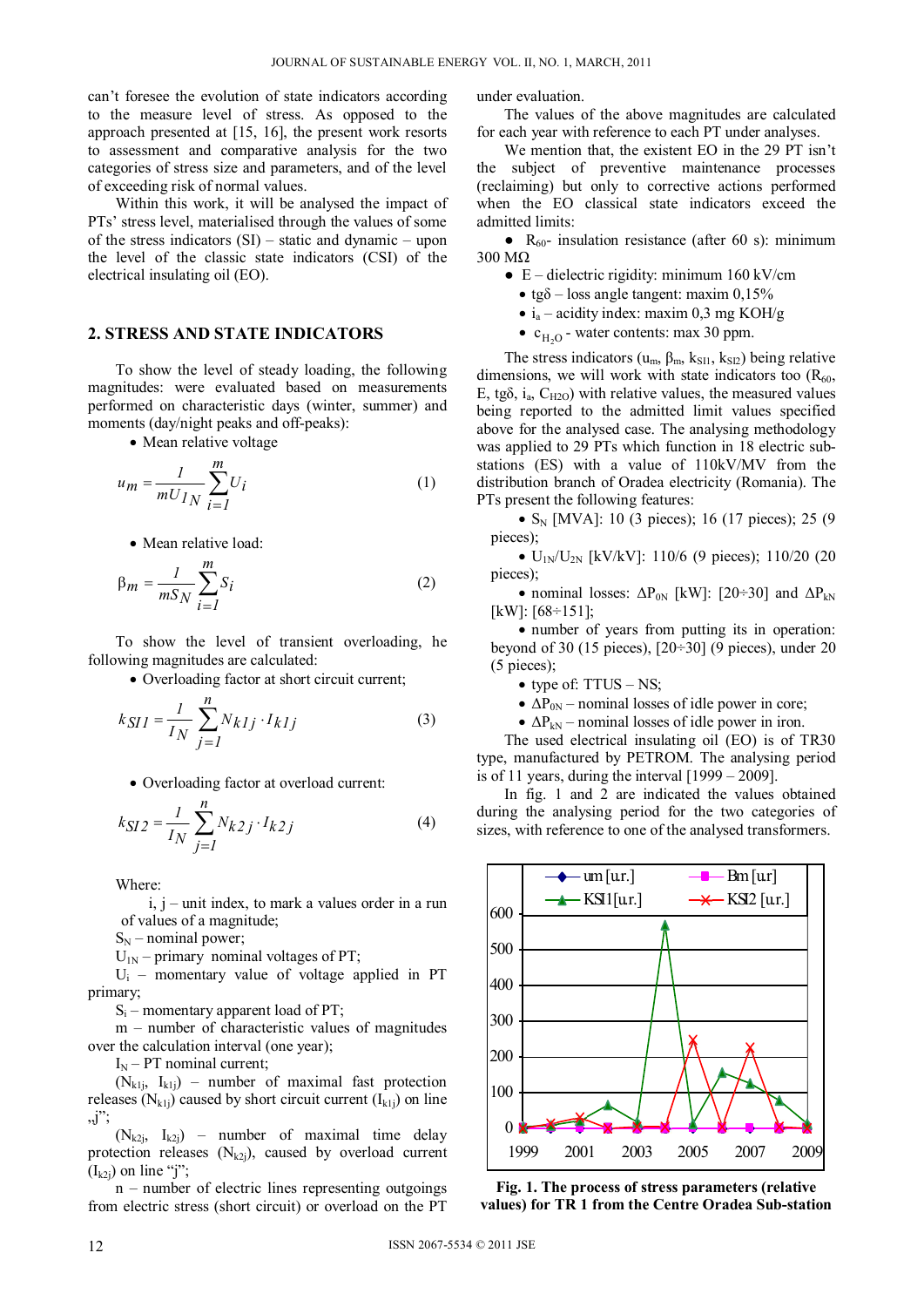

**Fig. 2. The process of state parameters (relative values) for TR 1 from the Centre Oradea Sub-station** 

Such comparative sequential analyses, as well as the overall assessments can be performed for each PT [15, 16].

# **3. RISK'S ASSESSMENT METHODOLOGY**

In accordance with the procedure announced in the first part of the work, in this case we will proceed to the assessment of the level detained by the exceeding risk during the normal (permissible) values' analysis by the two sets of sizes.

We observe:

Xa – permissible (normal) value;

Xm – measured value;

 $X$ a={u<sub>ma</sub>, β<sub>ma</sub>,  $k_{SI}^a$ ,  $k_{SI}^a$  $k_{SI}^a$ ,  $k_{SI}^a$ } for the stress indicators;

 $Xa = \{ R_{60}^a, E_a, t g \delta_a, i_a^a, c_{H_2O}^a \}$  for the classic indicators;

 $X$ m={u<sub>mm</sub> β<sub>mm</sub>,  $k^{m}_{SI}$ ,  $k^{m}_{SI}$  $k_{SI1}^m, k_{SI2}^m$  };

 $\mathrm{Xm}$ ={ $R_{60}^m$ ,  $E_m$ , tg $\delta m$ ,  $i_a^m$ ,  $C_{H_2O}^m$ *m*  $R_{60}^m, E_m, tg\delta m, i_a^m, C_{H_2O}^m$  }.

In order to assess the risk level, we will establish the probability (p) for the measured values to exceed the permissible values for each size. Sizes from  $X_a$  category have fixed determined values, and indicated by the norms or manufacturer. The measured sizes have the characteristics of aleatory variables which are naturally inserted in the normal parameter distribution: mean value (m) and dispersal (σ)  $[1,3,4]$ . For this reason, for assessing the risk level, we will operate with the normal distribution based on the representations from fig. 3 and fig. 4.







**Fig. 4. Assessment of risk for the lower limited indicators** 

The calculation relations of the risk level  $(p_1, p_2)$  are the followings:

$$
p_1 = \frac{1}{\sqrt{2 \cdot \pi} \cdot \sigma_{X_m}} \int_{X_a}^{\infty} exp\left(-\frac{(X_m - m_{X_m})^2}{2 \cdot \sigma_{X_m}^2}\right) dX_m \quad (5)
$$

$$
p_2 = \frac{1}{\sqrt{2 \cdot \pi} \cdot \sigma_{X_m}} \int_{-\infty}^{X_a} exp\left(-\frac{(X_m - m_{X_m})^2}{2 \cdot \sigma_{X_m}^2}\right) dX_m \quad (6)
$$

## **4. OBTAINED RESULT**

The assessment methodology of risk level was applied by taking into consideration each stress and state indicators (CSI) for the PTs set with reference to each year from the analysing interval. In fig. 5 and fig. 6 is presented – for exemplification purpose – the distribution's density of relative values for two of the measured sizes (one of stress and one of state).



**Fig. 4. The function of distribution density for the**  $\beta_m$ **parameter**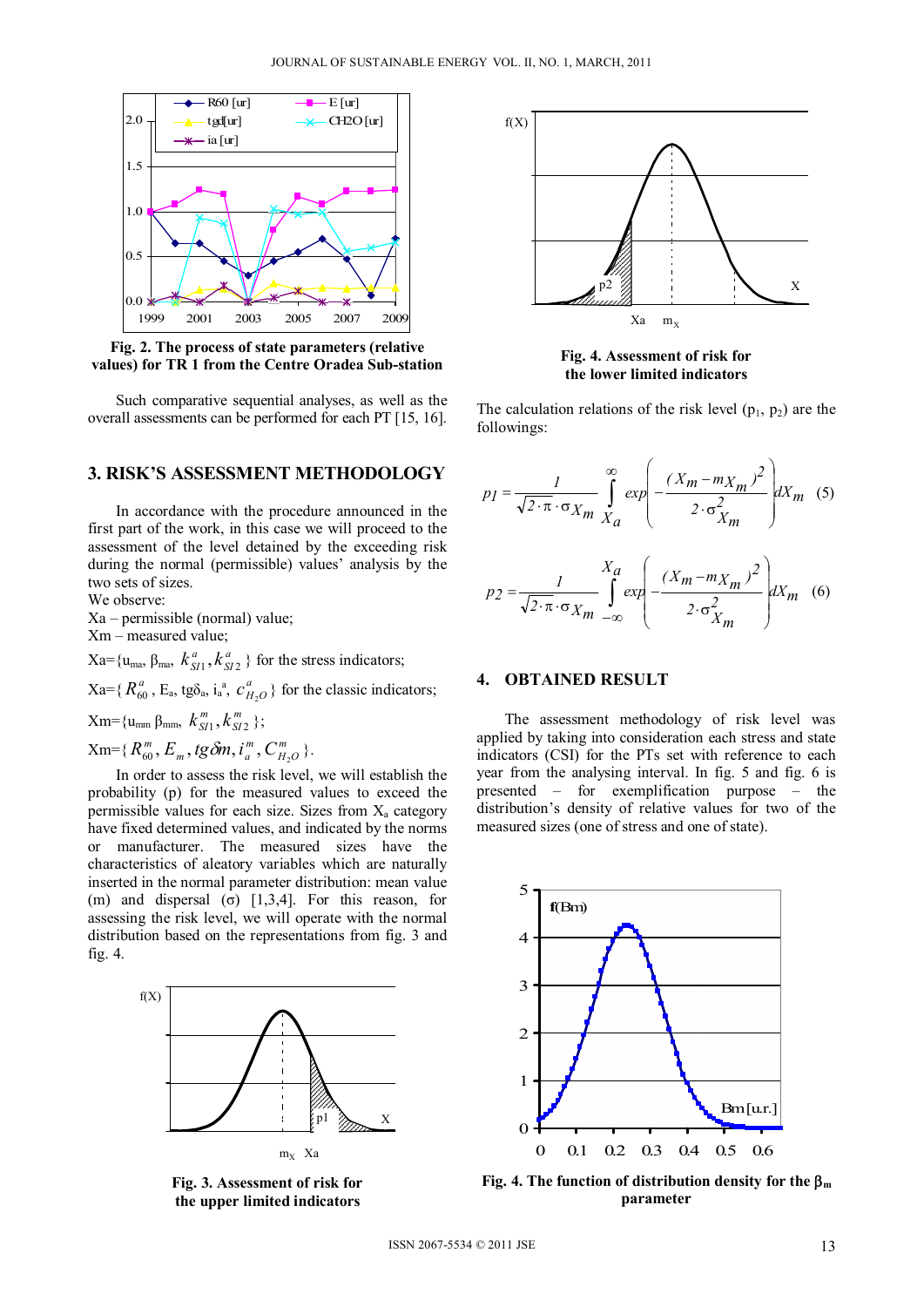

**Fig. 5. The function of distribution density for the R60 parameter** 

The results obtained for the state parameters are indicated in fig. 6, and in fig.  $7 - fig.11$  is comparatively represented the evolution of the risk level for the stress indicators and for each of the state indicator.



**Fig. 6. Evolution of risk level for CSI** 



**Fig. 7. Evolution of risk for R60 and the stress parameters** 



**Fig. 8. Evolution of risk for E and the stress parameters** 



**Fig. 9. Evolution of risk for tg and the stress parameters**